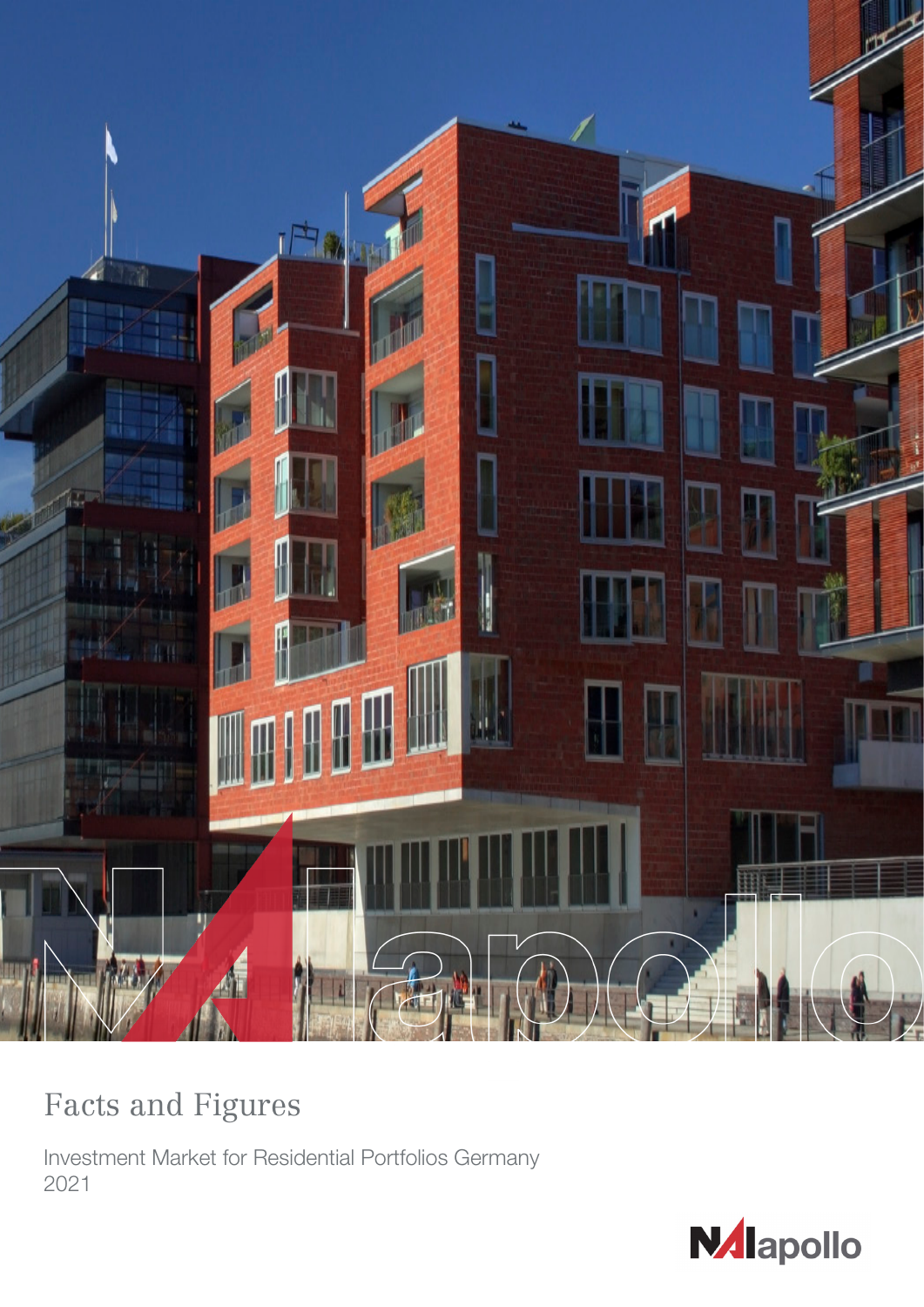## "As a general rule, the most successful man in life is the man who has the best information."

## Quote from Benjamin Disraeli

If you require any further information, please do not hesitate to contact us. We can put you in touch with our specialists who are always happy to provide you with expert support. We look forward to hearing from you!



Dr. Konrad Kanzler Head of Research +49 (0) 69 - 970 505-614 konrad.kanzler@nai-apollo.de



Stefan Mergen Managing Partner Valuation +49 (0) 69 - 970 505-613 stefan.mergen@nai-apollo.de



Lenny Lemler Director Investment +49 (0) 69 - 970 505-175 lenny.lemler@nai-apollo.de



**N**dlapollo

Kalina Atanasova Senior Consultant Research +49 (0) 69 - 970 505-623 kalina.atanasova@nai-apollo.de

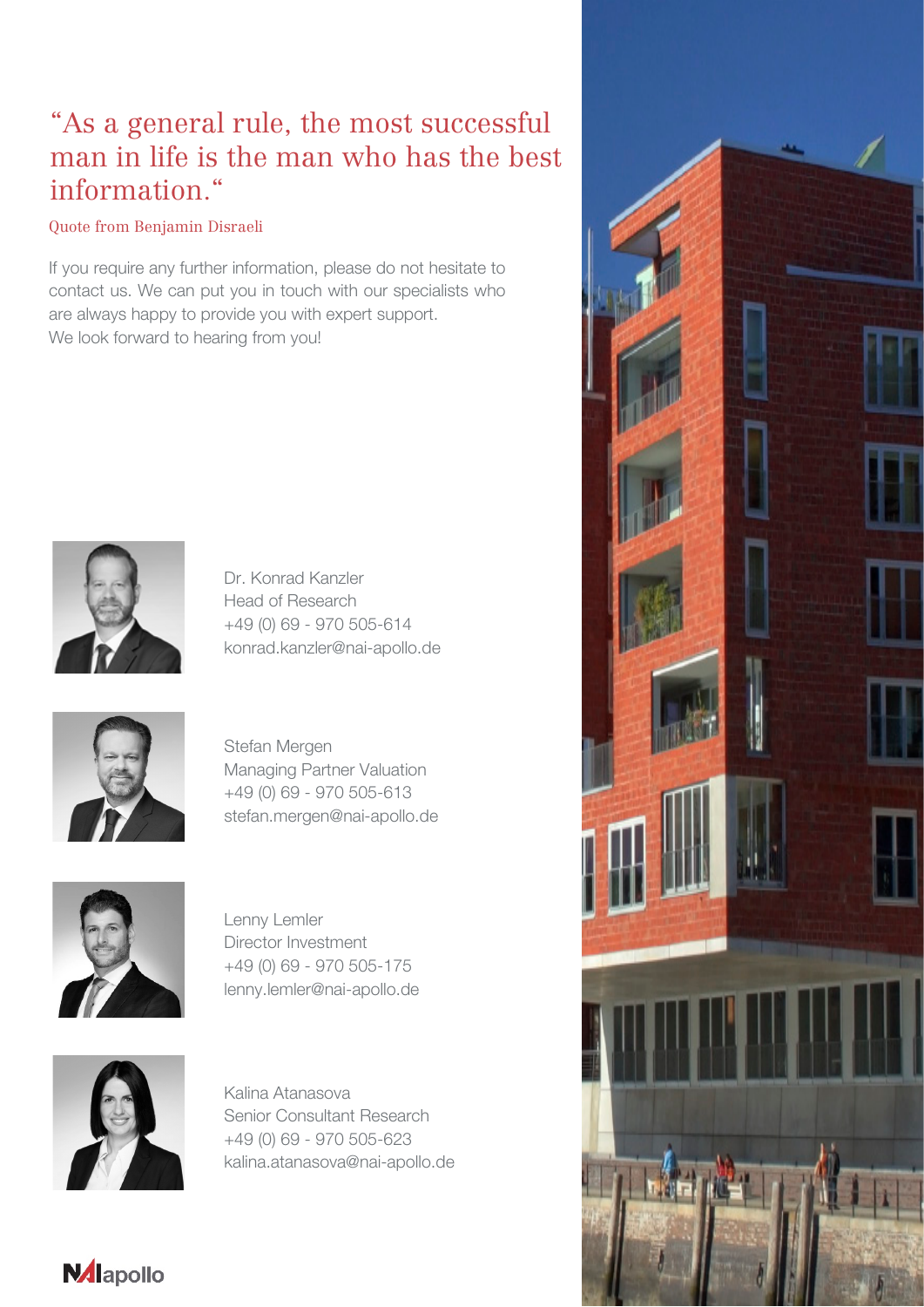#### Market overview 2021

| Transaction volume         | Record result with 50.9 billion euros, about 140 % above the<br>previous year's result               |
|----------------------------|------------------------------------------------------------------------------------------------------|
| Sales of residential units | 389 transactions with approx. 290,500 units                                                          |
| Regional focus             | Prime cities remain the most popular investment target, Berlin at the<br>centre of market activities |
| Type of investors          | Dominant buyers and sellers are the "Listed Property Companies /<br>REIT <sub>s</sub> "              |
| Origin of investors        | German investors with the highest number of transactions and the<br>strongest purchase volume        |

#### Transactions 2008 – 2021



#### Volume of transactions according to category size 2021



#### Transaction volume according to type of investor 2021



\*Sale of residential property portfolios or residential complexes with at least 30 units each as well as the sale of corporate shares which give the purchaser a controlling interest; without consideration of IPOs

## Residential Portfolios

The residential portfolio market\* in Germany reached a historic high in 2021, the second year of the COVID-19 pandemic. Owing to the best all-time quarterly transaction volume of €29.5 billion. which alone exceeded the previous peak of €23.9 billion for 2015 as a whole, the traded volume rose to €50.9 billion in 2021 (290,500 traded units). The €50 billion threshold was exceeded for the first time ever last year in spite of the uncertainties caused by the pandemic, which was primarily owing to the merger of Vonovia and Deutsche Wohnen. Yet even without this merger, a new all-time high of €30 billion would have been achieved. The mega deal created the largest housing company in Europe after Vonovia secured almost 90 % of the shares in its former rival. It gained Deutsche Wohnen assets with a pro rata value of an estimated €22 billion. Most of the residential units are situated in Berlin, which puts the federal capital even more in the focus of market activity.

The majority acquisition of Deutsche Wohnen also means that the "€500mplus" category now represents by far the biggest cluster with a market share of 66.7 % or €33.9 billion of the volume, exceeding the corresponding result from a year ago by €26 billion. In the previous record year of 2015, when several corporate takeovers also influenced the result, mega deals amounted to €13.2 billion and equated to 55.2 % of the volume.

Demand for residential investments has increased further during the pandemic. This not only led to a record transaction volume by the end of the year, but also drove up prices. Owing to a large number of forward deals, a high percentage of core products and general price

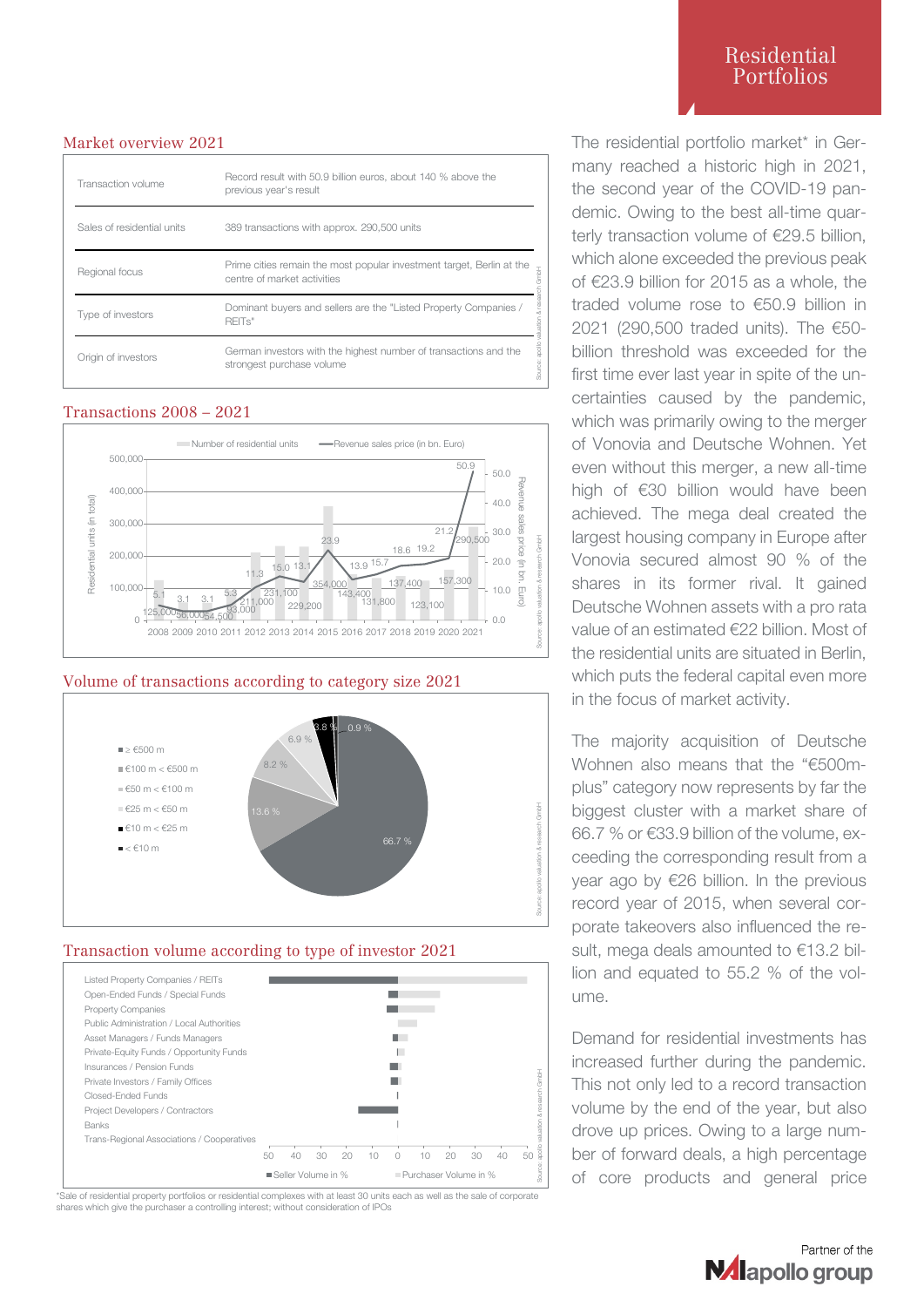## Residential Portfolios

## Transaction number according to type of investor 2021



Transaction volume according to investors' origin 2009 – 2021



## Transaction number according to investors' origin 2009 - 2021



## Distribution of transactions 2021



increases in all investment classes of the residential portfolio segment, the average price per unit rose above €175,000. This represents a 30 % increase compared to 2020, when the average price year was affected by a high proportion of value add and opportunistic residential portfolios.

Compared to 2020, the market share of mega deals above €500 million increased by around 28.6 percentage points, which corresponds to a more than fourfold increase in the transaction volume. The contrast was even greater for deals in the €1 billion-plus cluster. Only one deal, the ADO-Adler merger valued at €6 billion, took place in this segment during 2020. In 2021, total transactions above €1 billion amounted to €32.5 billion. After Deutsche Wohnen, the largest deal last year involved the sale of German residential assets owned by Akelius in the third quarter. Here, the Swedish Heimstaden Group acquired more than 14,000 units in Berlin and almost 3,600 units in Hamburg for an estimated €5 billion. This was followed by the purchase of more than 15,000 residential and commercial units by the state of Berlin for local housing associations HOWOGE, Degewo and Berlinovo from Deutsche Wohnen and Vonovia for €2.5 billion, also in the third quarter. The three largest deals of the year were all concentrated on Berlin. This underlines the enormous appeal of the capital despite the discussions about expropriation and regulation.

In addition to the large deals, smaller segments also showed a positive development in 2021. Although sub-€500m segments lost market share in a year-onyear comparison owing to the dominance of large deals, the transaction

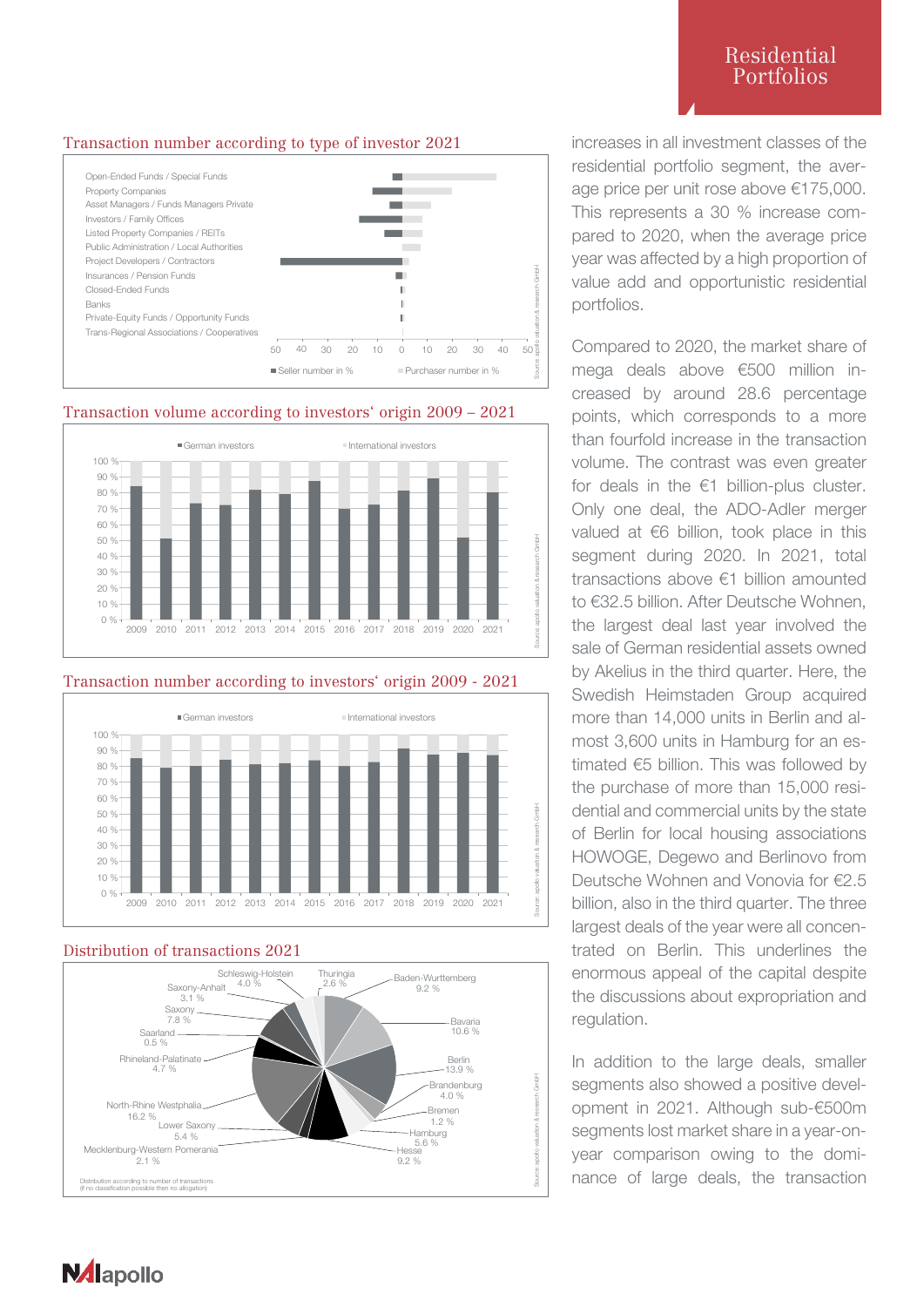volume still increased in all segments without exception. The rates of growth ranged between 5.6 % ( $€10m < £25m$  to  $€1.9$  billion) and 75 % (€50m < €100m to €4.2 billion).

After dropping off somewhat in 2020, which was also the first year of the pandemic, transactions in project developments picked up significantly in 2021. Importantly, the pace of purchasing activity in the core segment is stepping up due to the growing importance of sustainability as an investment criterion. ESG-compliant properties are experiencing steadily growing demand. For example, Pangea Life, part of the Die Bayerische insurance group, launched its Blue Living residential fund in the second half of the year and invested in new residential projects built to sustainable standards in Berlin, Düsseldorf and Hamburg. The total investment volume of forward deals more than doubled in 2021 compared to 2020 and has therefore grown to around €7.1 billion. This corresponds to almost 14 % of total sales.

In view of the takeover of Deutsche Wohnen by Vonovia, it is hardly surprising that "Listed Property Companies / REITs" were the most active buyers and sellers, accounting for a purchase volume of €26.2 billion (51.5 % share) and a sales volume of €34.2 billion (67.2 % share). With correspondingly smaller shares of the transaction volume, the next most-active buyers are "Open-Ended Funds / Special Funds" with 16.4 % and "Property Companies" with 14.3 %. As in the previous year, "Project Developers / Contractors" were in second place on the sellers' side with a market share of 15.4 %, which was also well behind "Listed Property Companies / REITs".

The residential portfolio market was largely dictated by German investors in 2021. The market share of local buyers rose to around 80.3 % over the course of the year, corresponding to an increase in the transaction volume from €11 billion in the previous year to €40.9 billion. The merger of Vonovia and Deutsche Wohnen played a decisive role here. Moreover, German buyers were not only ahead when it came to transaction size; they also accounted for the highest number of purchases with a share of 87.1 %. Foreign investors were responsible for around 19.7 % of the purchase volume. Their transaction volume therefore decreased only slightly by 1.8 % to around €10 billion.

Amid the economic uncertainties, most of which are related to the COVID-19 pandemic, the residential portfolio segment established itself as the strongest asset class on the German property market in 2021. There will be little change in this situation in 2022. Forward deals are expected to remain of high significance. At the same time, portfolio adjustments following the recent major transactions should result in a greater supply of existing properties. In addition, it seems that the time of company mergers or larger company investments is not yet over. The unusually high number of mega deals will certainly not be repeated in 2022. Nevertheless, NAI apollo expects sales to exceed €20 billion in the coming year. Based on the experience of the past few quarters, we do not anticipate that investment activity will decline because of the ongoing coronavirus pandemic. Residential property is a safe and sought-after investment target, especially in times of crisis. The German residential portfolio market will receive additional support in 2022 from the federal government's housing strategy. In addition, there is an increased need for investment because of new energy requirements, which will bring about further portfolio adjustments.